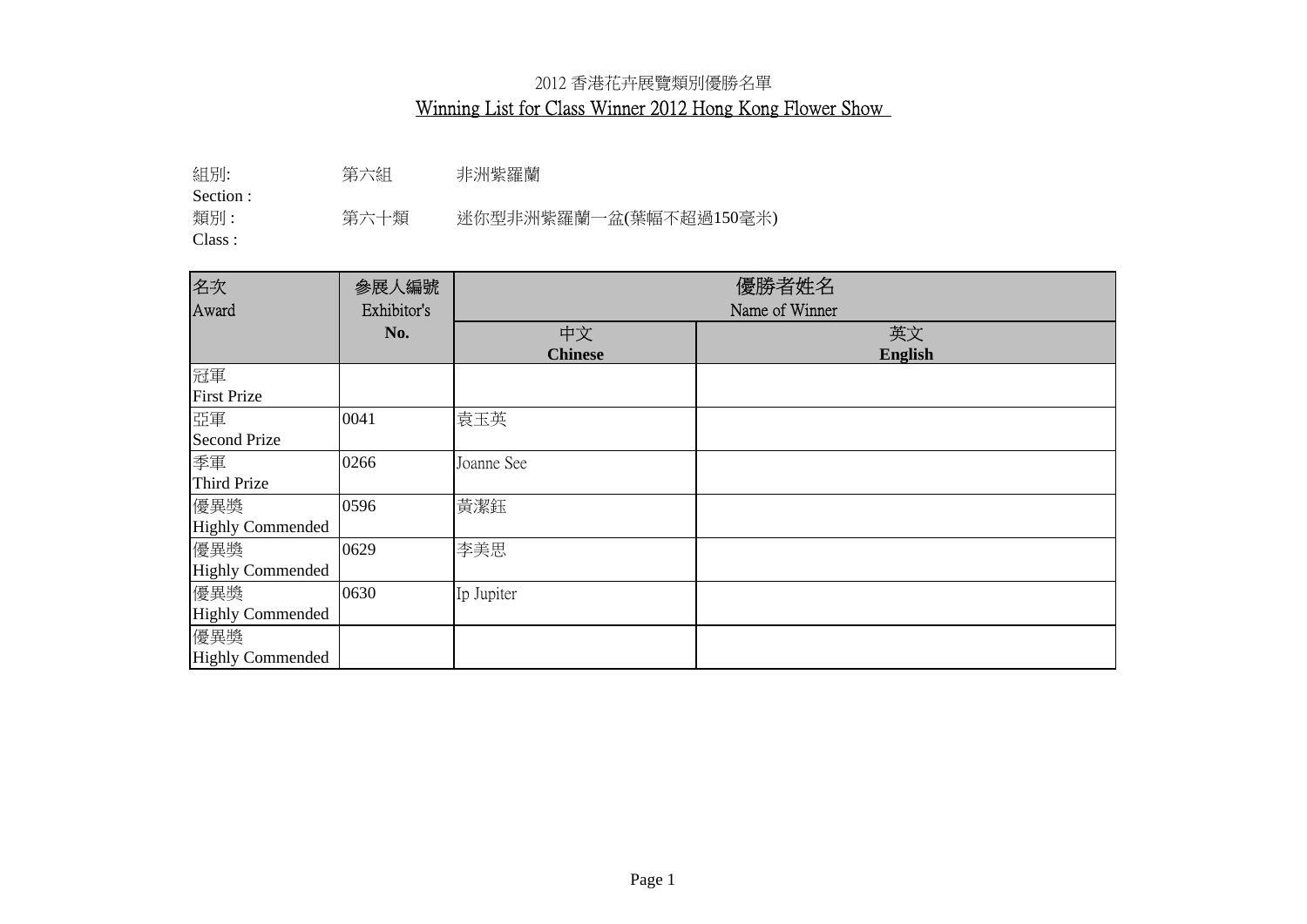組別: 第六組 非洲紫羅蘭

Section :

類別: 第六十一類 半迷你型非洲紫羅蘭一盆(葉幅150毫米至200毫米)

| 名次                      | 参展人編號       | 優勝者姓名          |                |
|-------------------------|-------------|----------------|----------------|
| Award                   | Exhibitor's | Name of Winner |                |
|                         | No.         | 中文             | 英文             |
|                         |             | <b>Chinese</b> | <b>English</b> |
| 冠軍                      | 0265        | Michelle Chan  |                |
| <b>First Prize</b>      |             |                |                |
| 亞軍                      | 0041        | 袁玉英            |                |
| <b>Second Prize</b>     |             |                |                |
| 季軍                      | 0833        | 林淑芬            |                |
| <b>Third Prize</b>      |             |                |                |
| 優異獎                     |             |                |                |
| <b>Highly Commended</b> |             |                |                |
| 優異獎                     |             |                |                |
| <b>Highly Commended</b> |             |                |                |
| 優異獎                     |             |                |                |
| <b>Highly Commended</b> |             |                |                |
| 優異獎                     |             |                |                |
| <b>Highly Commended</b> |             |                |                |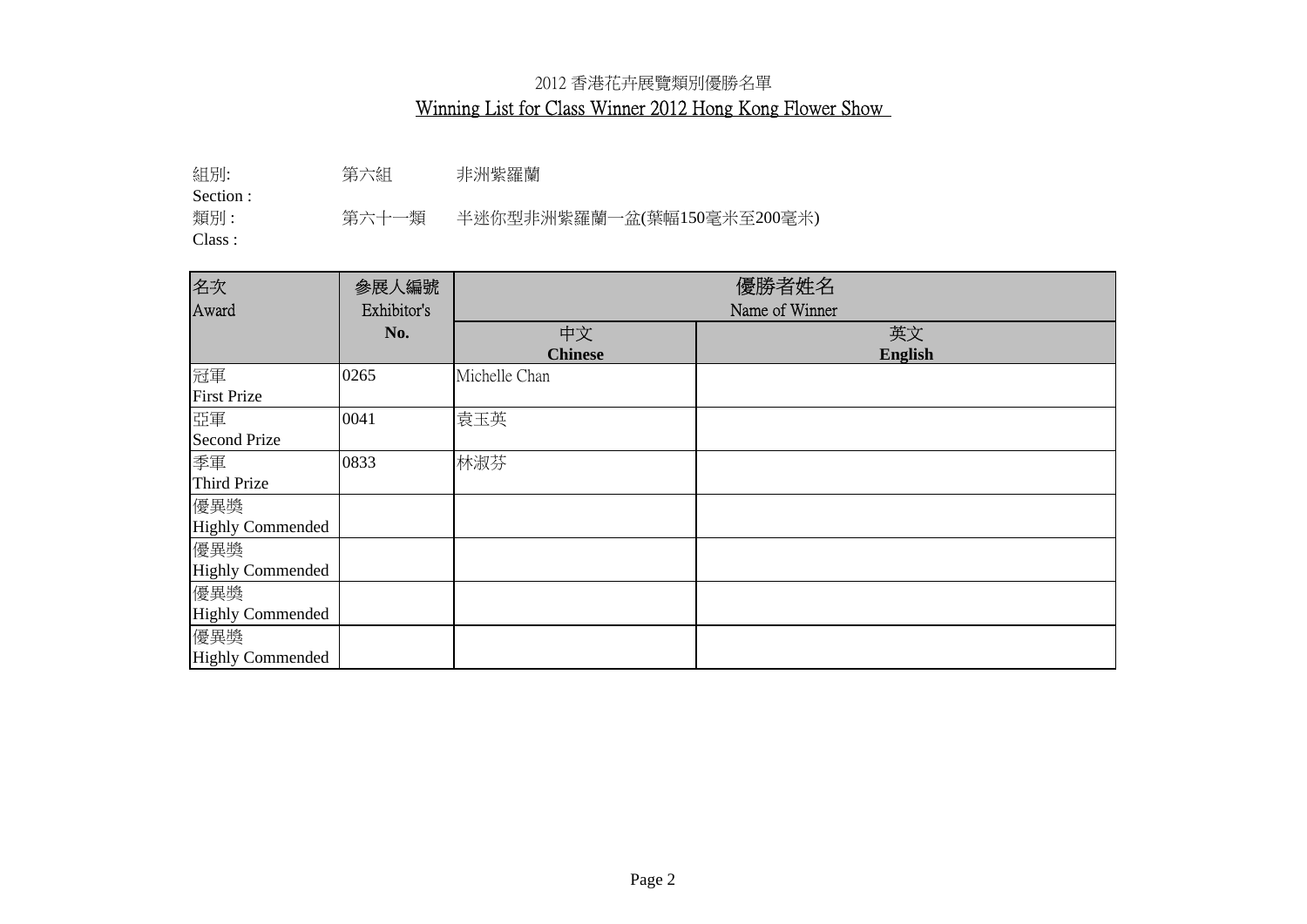組別: 第六組 非洲紫羅蘭

Section :

類別: 第六十二類 標準型非洲紫羅蘭一盆(葉幅200毫米或以上)

| 名次                      | 參展人編號       | 優勝者姓名          |                |
|-------------------------|-------------|----------------|----------------|
| Award                   | Exhibitor's | Name of Winner |                |
|                         | No.         | 中文             | 英文             |
|                         |             | <b>Chinese</b> | <b>English</b> |
| 冠軍                      | 0833        | 林淑芬            |                |
| <b>First Prize</b>      |             |                |                |
| 亞軍                      | 0041        | 袁玉英            |                |
| <b>Second Prize</b>     |             |                |                |
| 季軍                      | 0831        | 高寶珊            |                |
| <b>Third Prize</b>      |             |                |                |
| 優異獎                     | 0675        | 何新美            |                |
| <b>Highly Commended</b> |             |                |                |
| 優異獎                     | 0214        | Chow Man Sau   |                |
| <b>Highly Commended</b> |             |                |                |
| 優異獎                     | 0265        | Michelle Chan  |                |
| <b>Highly Commended</b> |             |                |                |
| 優異獎                     | 0142        | 黃偉成            |                |
| <b>Highly Commended</b> |             |                |                |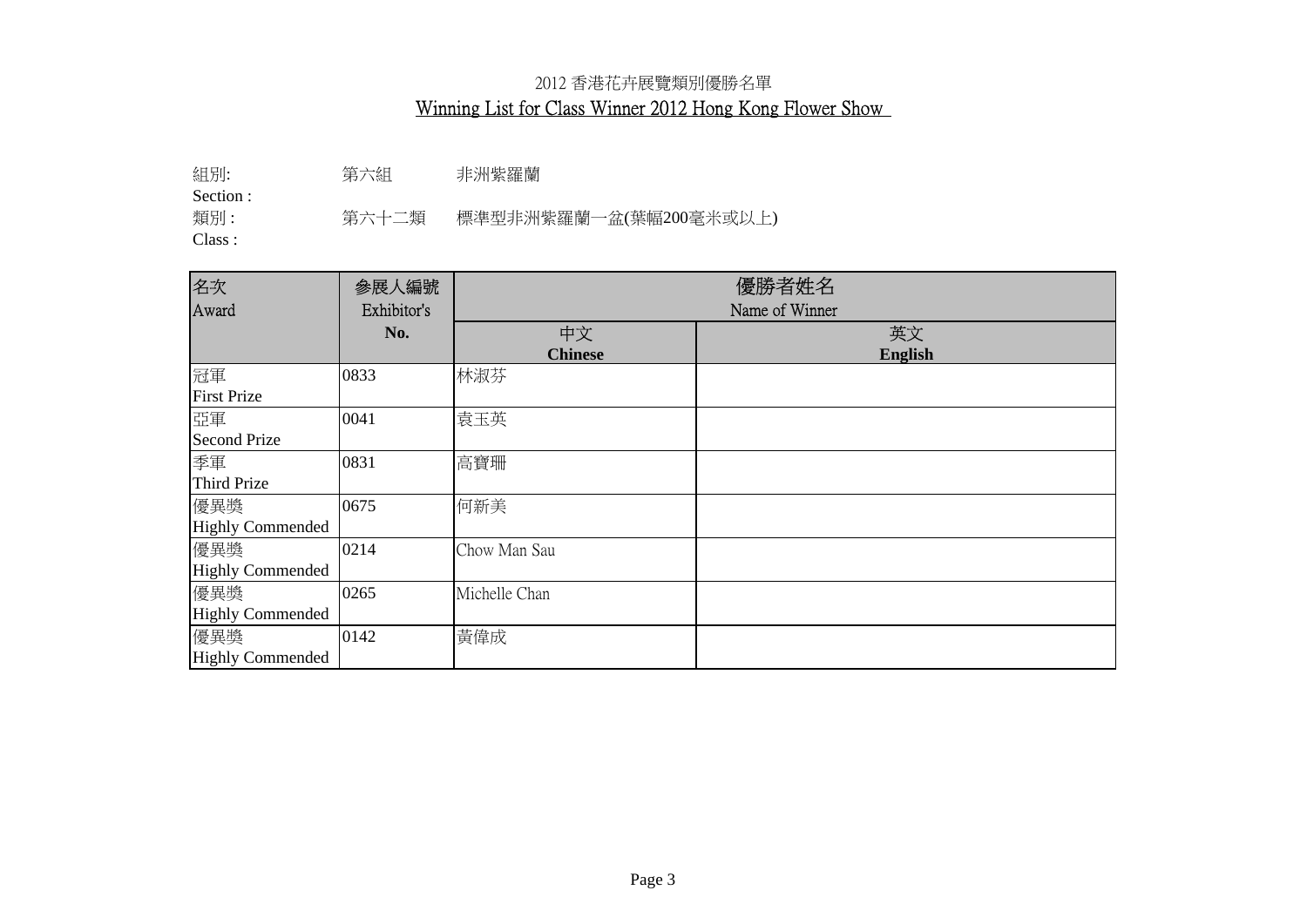組別: 第六組 非洲紫羅蘭

Section :

類別 : 第六十三類 懸垂型非洲紫羅蘭一盆(盆口直徑不超過200毫米,每株最少有三分枝)

| 名次                      | 参展人編號       | 優勝者姓名          |                |
|-------------------------|-------------|----------------|----------------|
| Award                   | Exhibitor's | Name of Winner |                |
|                         | No.         | 中文             | 英文             |
|                         |             | <b>Chinese</b> | <b>English</b> |
| 冠軍                      | 0041        | 袁玉英            |                |
| <b>First Prize</b>      |             |                |                |
| 亞軍                      | 0267        | Karen See      |                |
| <b>Second Prize</b>     |             |                |                |
| 季軍                      | 0266        | Joanne See     |                |
| <b>Third Prize</b>      |             |                |                |
| 優異獎                     | 0265        | Michelle Chan  |                |
| <b>Highly Commended</b> |             |                |                |
| 優異獎                     | 0833        | 林淑芬            |                |
| <b>Highly Commended</b> |             |                |                |
| 優異獎                     |             |                |                |
| <b>Highly Commended</b> |             |                |                |
| 優異獎                     |             |                |                |
| <b>Highly Commended</b> |             |                |                |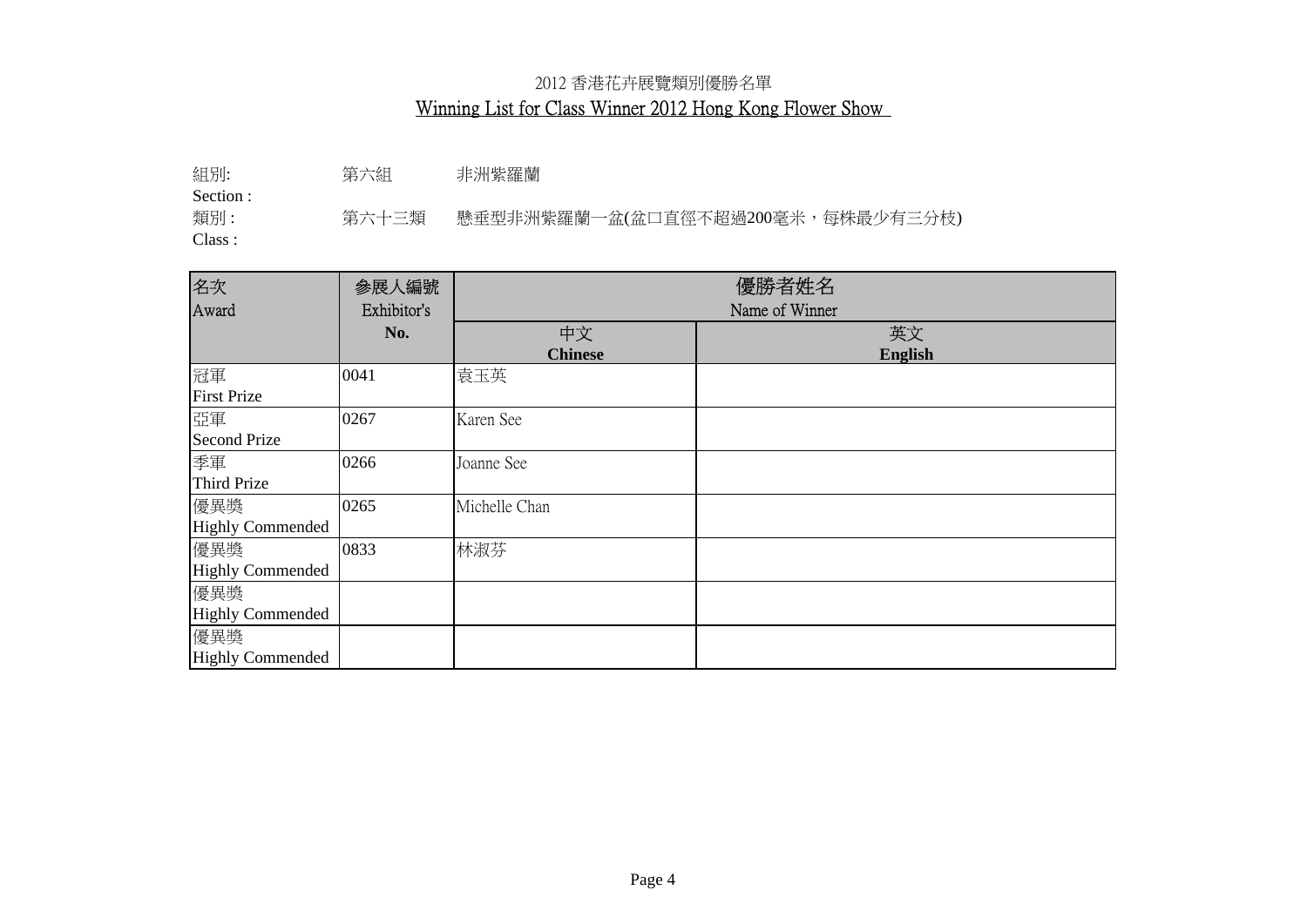組別: 第六組 非洲紫羅蘭

Section :

類別: 第六十四類 其他苦苣苔科植物一盆(盆口直徑不超過250毫米)

| 名次                      | 参展人編號       | 優勝者姓名                  |                |
|-------------------------|-------------|------------------------|----------------|
| Award                   | Exhibitor's | Name of Winner         |                |
|                         | No.         | 中文                     | 英文             |
|                         |             | <b>Chinese</b>         | <b>English</b> |
| 冠軍                      | 0415        | 蕭佩容                    |                |
| <b>First Prize</b>      |             |                        |                |
| 亞軍                      | 0594        | 黃煦齡                    |                |
| <b>Second Prize</b>     |             |                        |                |
| 季軍                      | 0823        | Gregoria B. Bernardino |                |
| <b>Third Prize</b>      |             |                        |                |
| 優異獎                     | 0386        | Lee Tak Lun            |                |
| <b>Highly Commended</b> |             |                        |                |
| 優異獎                     | 0593        | Nelson Wong            |                |
| <b>Highly Commended</b> |             |                        |                |
| 優異獎                     | 0778        | Soo Wai Yee            |                |
| <b>Highly Commended</b> |             |                        |                |
| 優異獎                     |             |                        |                |
| <b>Highly Commended</b> |             |                        |                |